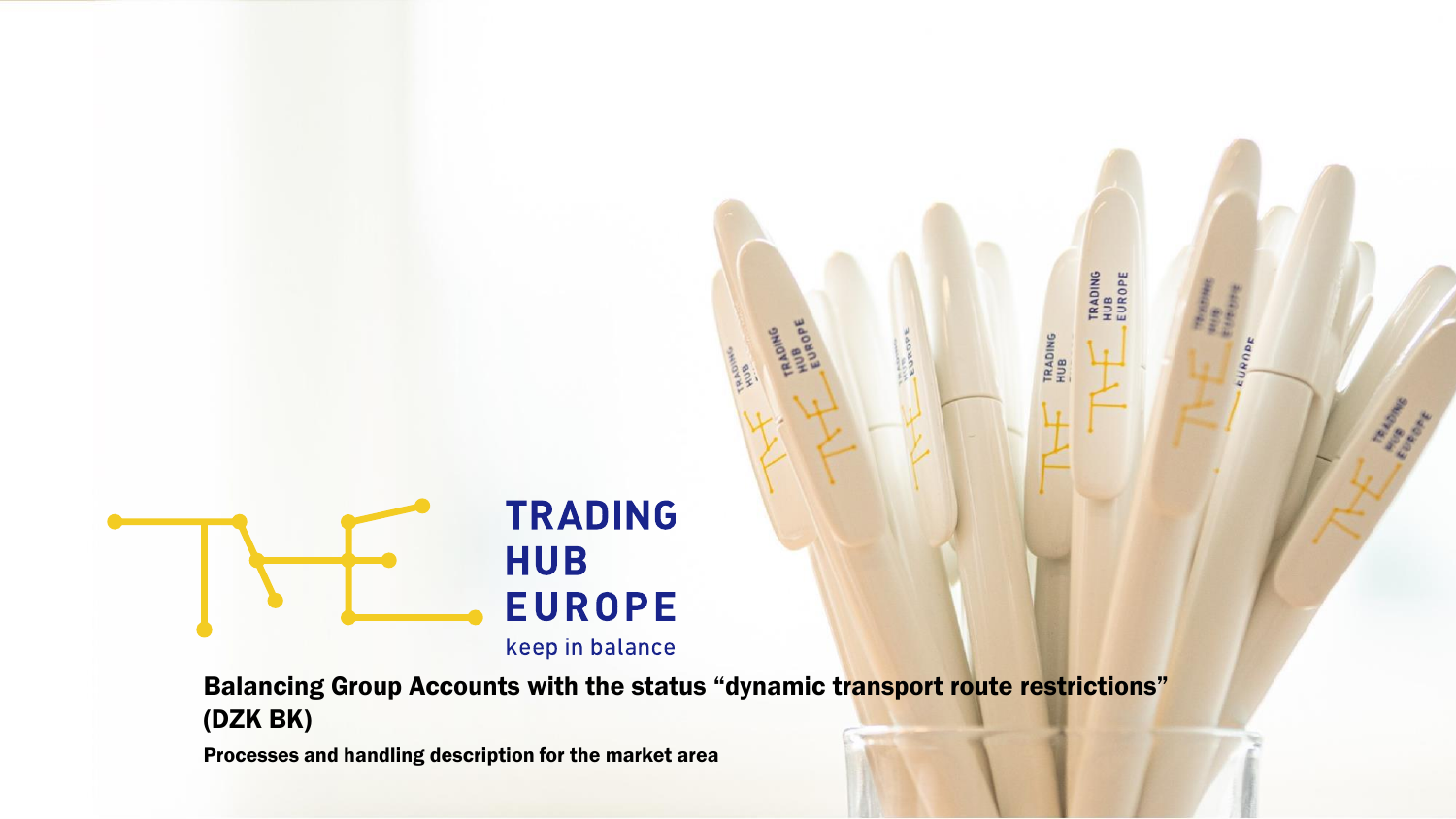

- 1. Background and Process
- 2. Balancing Groups according to REGENT 2021 number 3
- 3. Conclusion of DZK balancing groups in the Customer Portal

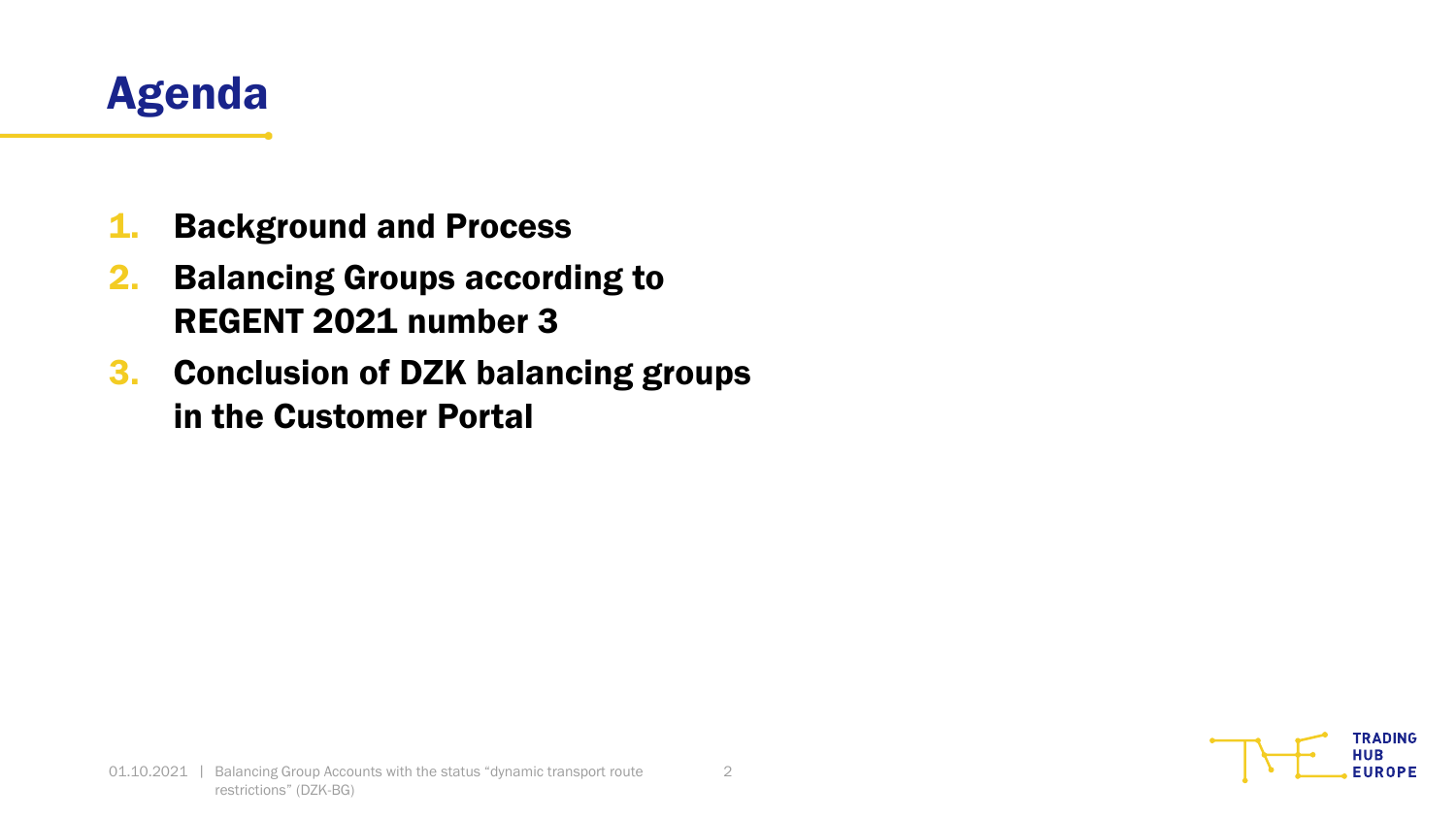# Background and Process



FUROPHE

 $>_{R}$ 

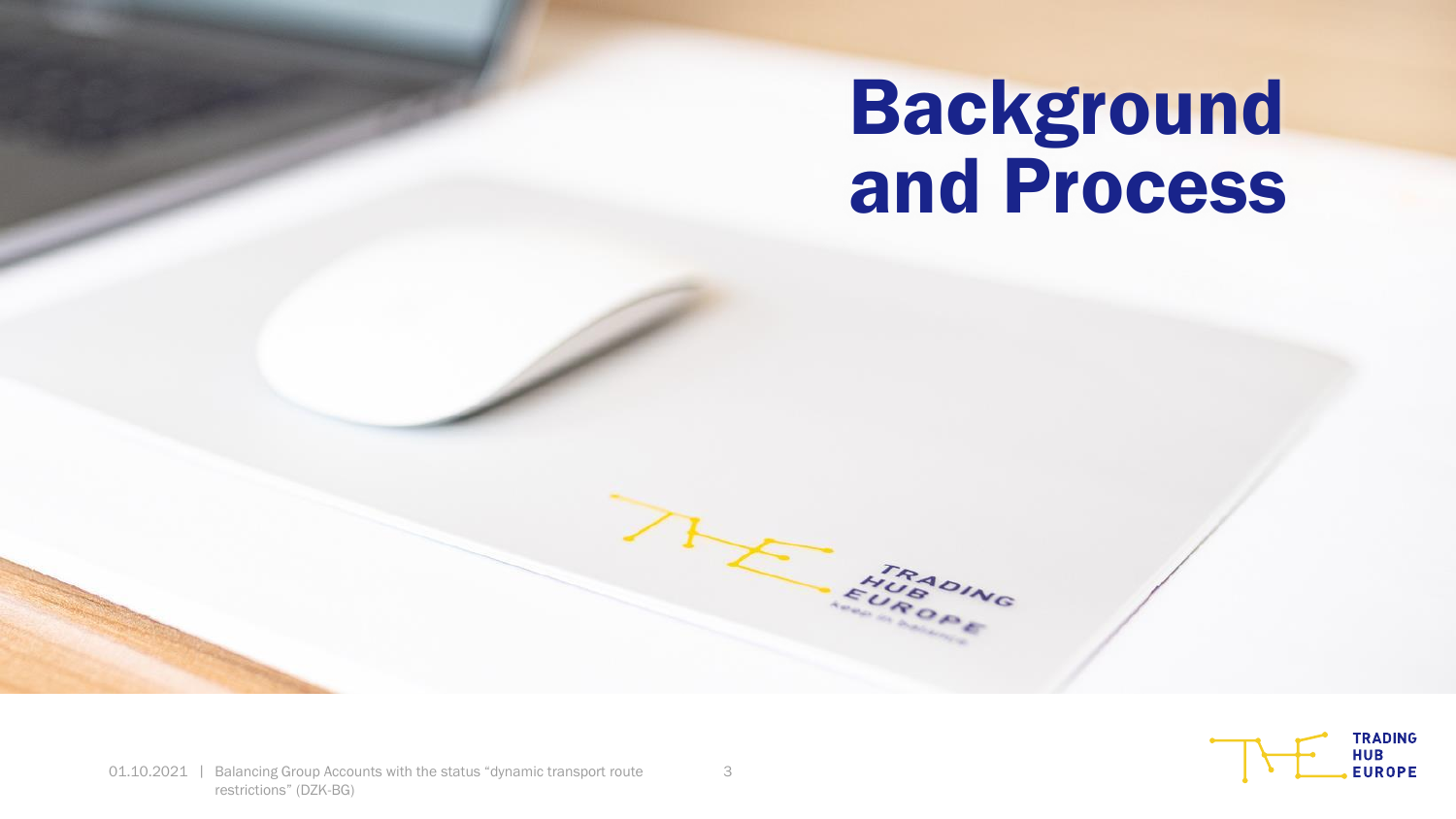

- THE currently offers balancing group accounts for freely allocable capacity (status "FZK") and balancing group accounts for balancing of capacities with dynamic transport route restrictions (status "DZK")
- Capacities with dynamic transport route restrictions are firm capacity transport capacities which are subject to certain usage constraints
- The free allocability of capacities with dynamic transport route restrictions is temporarily revoked in case the respective TSO issues an instruction to allocate
- Capacities with dynamic transport route restrictions may be offered by the TSO for network points that are subject to nomination procedures and/or for the supply of RLM exit points in the THE market area
- Whether booked capacities with dynamic transport route restrictions are to be allocated to a regular FZK balancing group account as is the case today or to a DZK balancing group account is defined by the individual TSO resp. VIP-TSO in its terms and conditions
- Special rules apply for balancing groups according to REGENT 2021 number 3\*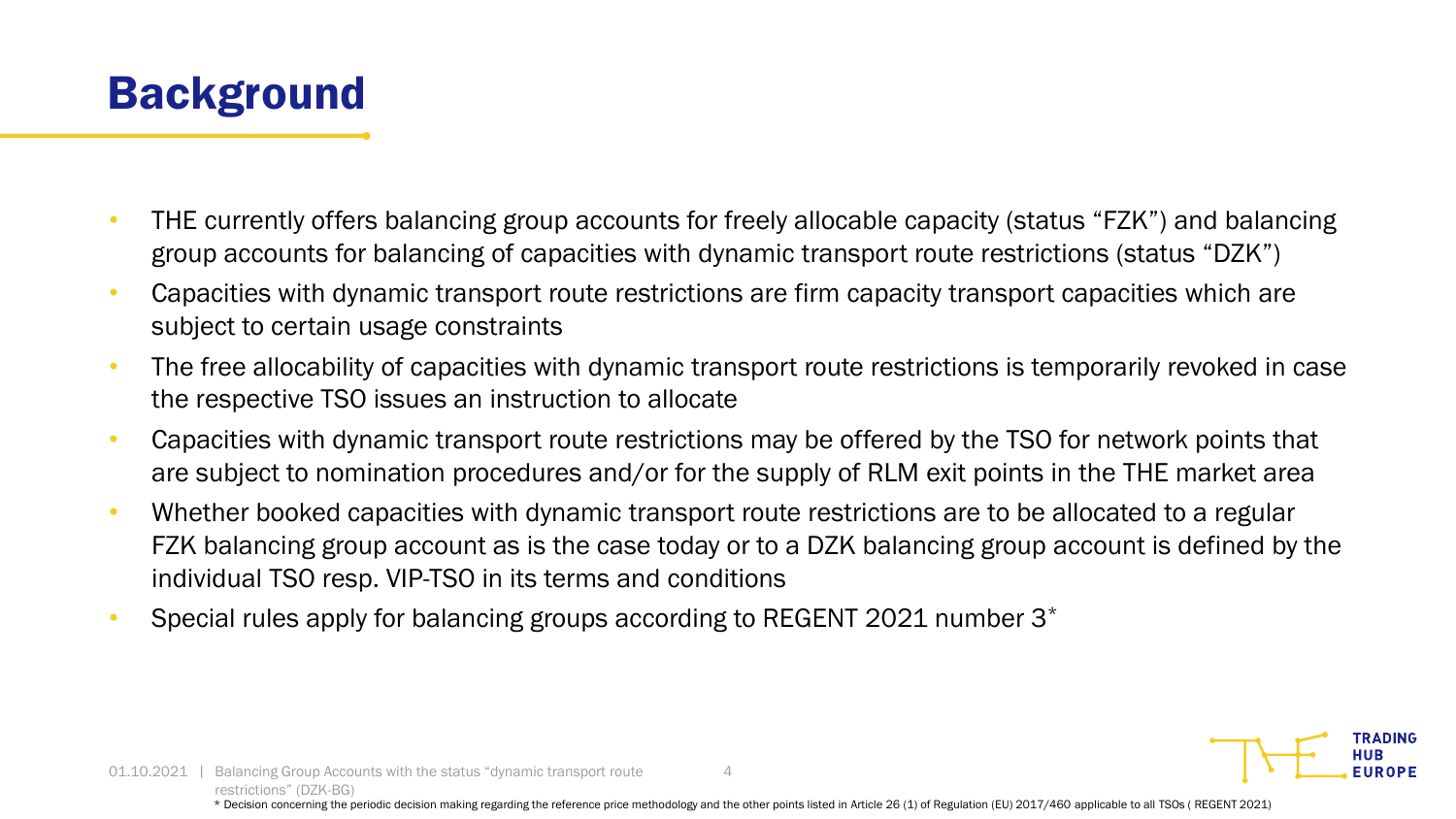### Usage of DZK balancing groups (BG)

- DZK BG needs to be subordinated to at least one FZK BG via BG linkage
- The linkage of BGs leads to a netting of all imbalances in the master FZK BG
- Access to the VTP via the master FZK BG DZK BG has no access to VTP itself
- Entries and/or exits on IPs resp. exits at RLM exit points may therefore be balanced with trades at the VTP, as long as no instruction to allocate has been issued
- When entering into a BG contract for DZK it is required to define whether the BG will be used for network points subject to nomination procedures or for RLM exits



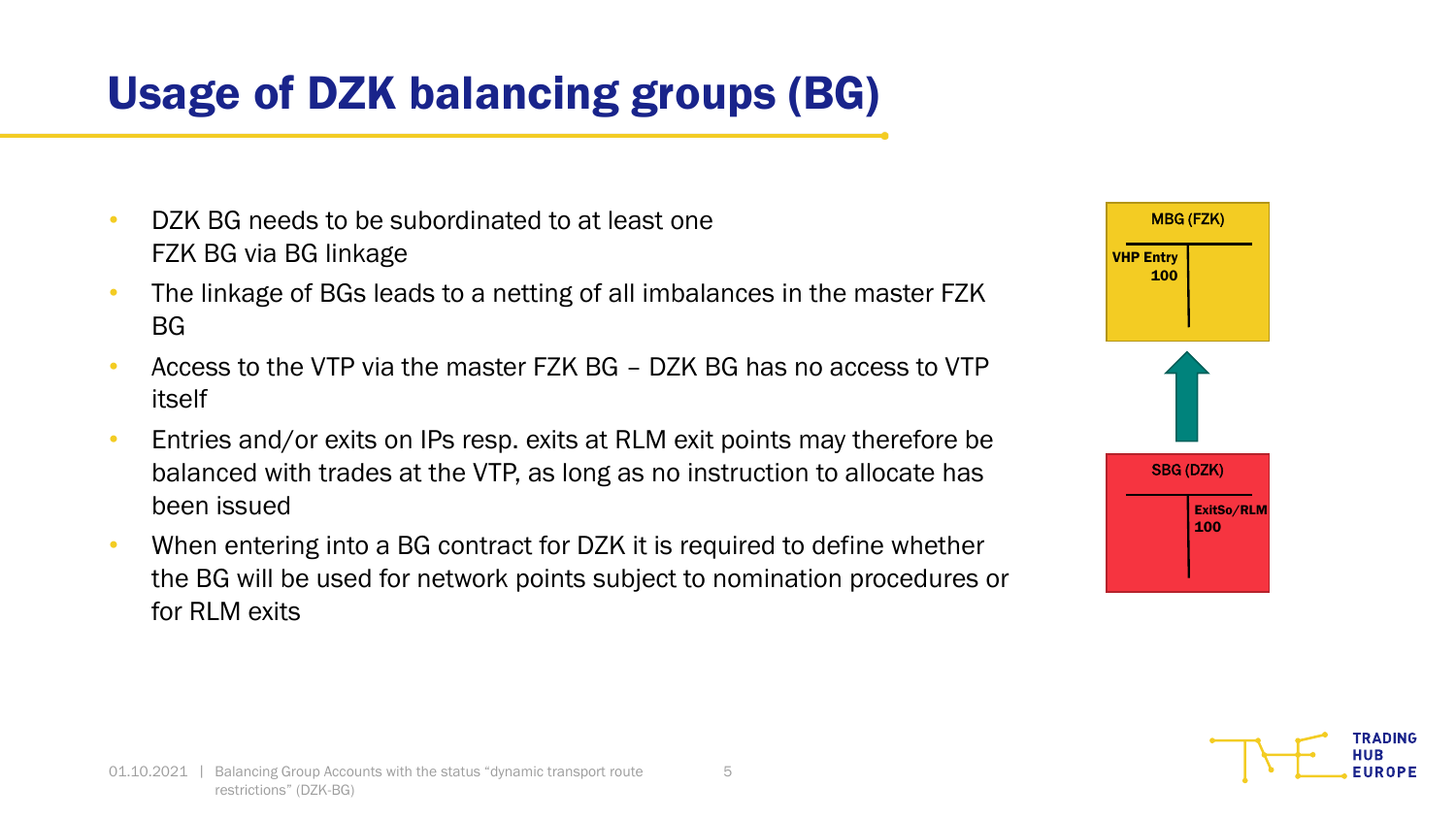#### Instruction to allocate for RLM exit points

- Instructions to allocate for DZK BG on RLM exit points are notified by the TSO with a lead time of at least 4 hours
- As soon as the instruction to allocate takes effect, THE is going to terminate the linkage of the BGs until the end of the respective gas day
- The formerly linked BGs need to be balanced individually for this time period – for the DZK BG this is only possible at the corresponding balancing point(s) as predefined by the TSO
- Imbalance and flexibility charges will be calculated and settled separately for the DZK BG and the FZK BG in the time period of the instruction to allocate



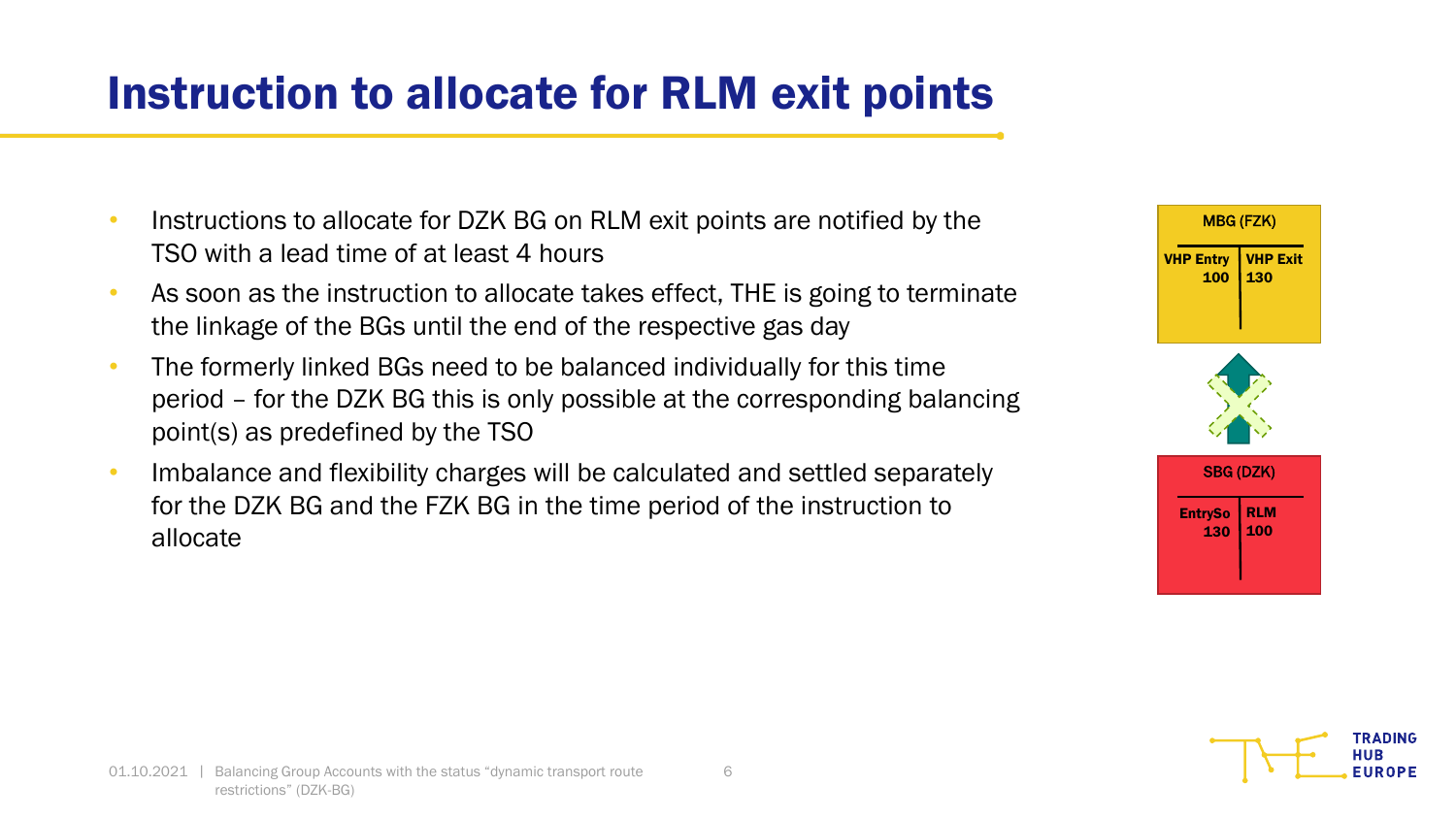### Allocation procedure for RLMmT

- Entries/Exits at points subject to nomination procedures and at RLM exits points of the case group RLMoT are allocated with the respective hourly structure
- For RLM exits points of the case group RLMmT the balancing of the DZK BG would be impeded by the flat daily band allocation
- In case of an instruction to allocate for RLMmT, THE therefore allocates separate bands for the time periods before and as of the instruction to allocate
- Precondition is the availability of structured consumption data at THE



**TRADING HUB EUROPE** 

= Instruction to allocate of DZK as of 22:00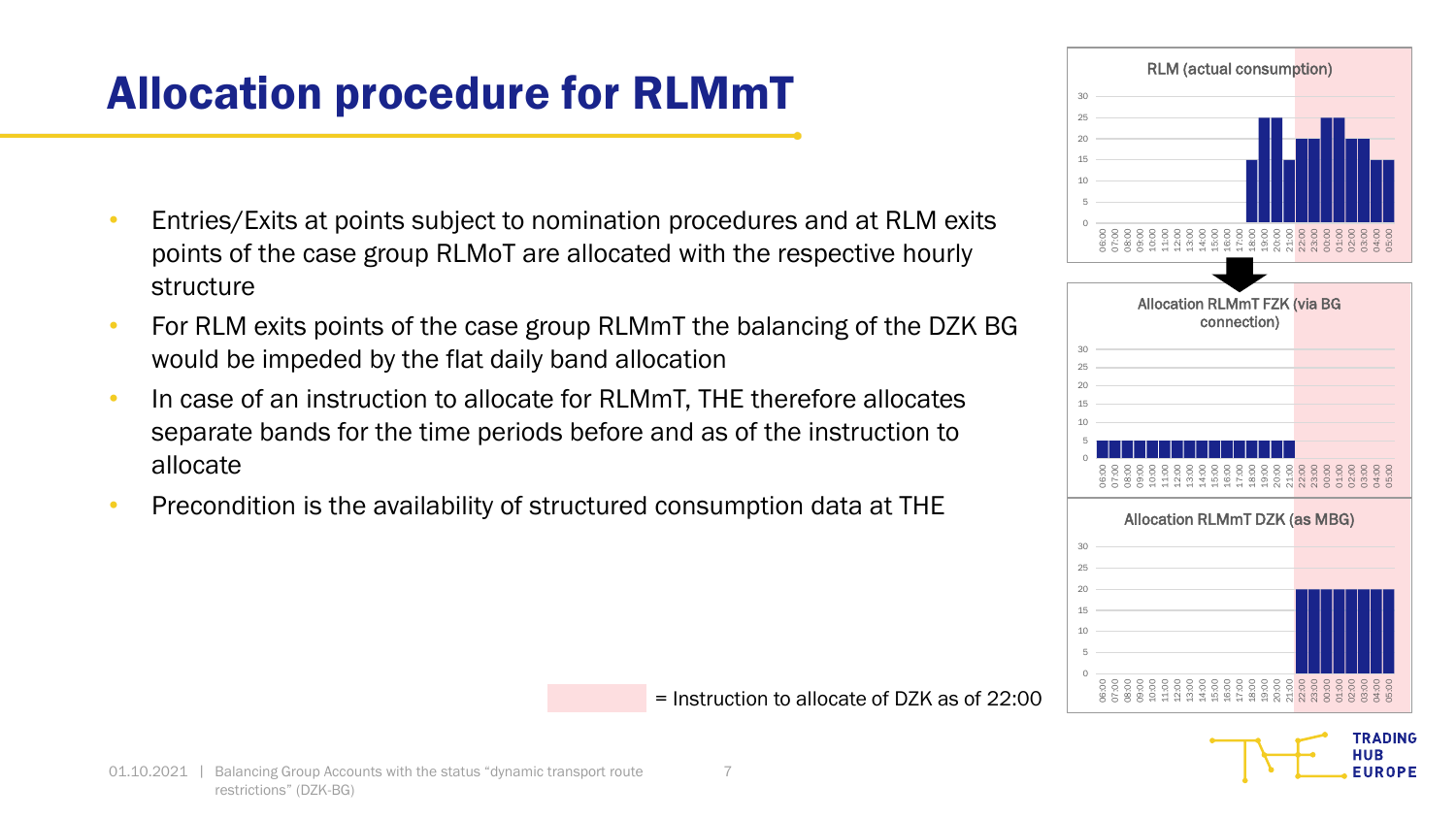## Balancing groups acc. to REGENT 2021 Number 3



FURSOING

72

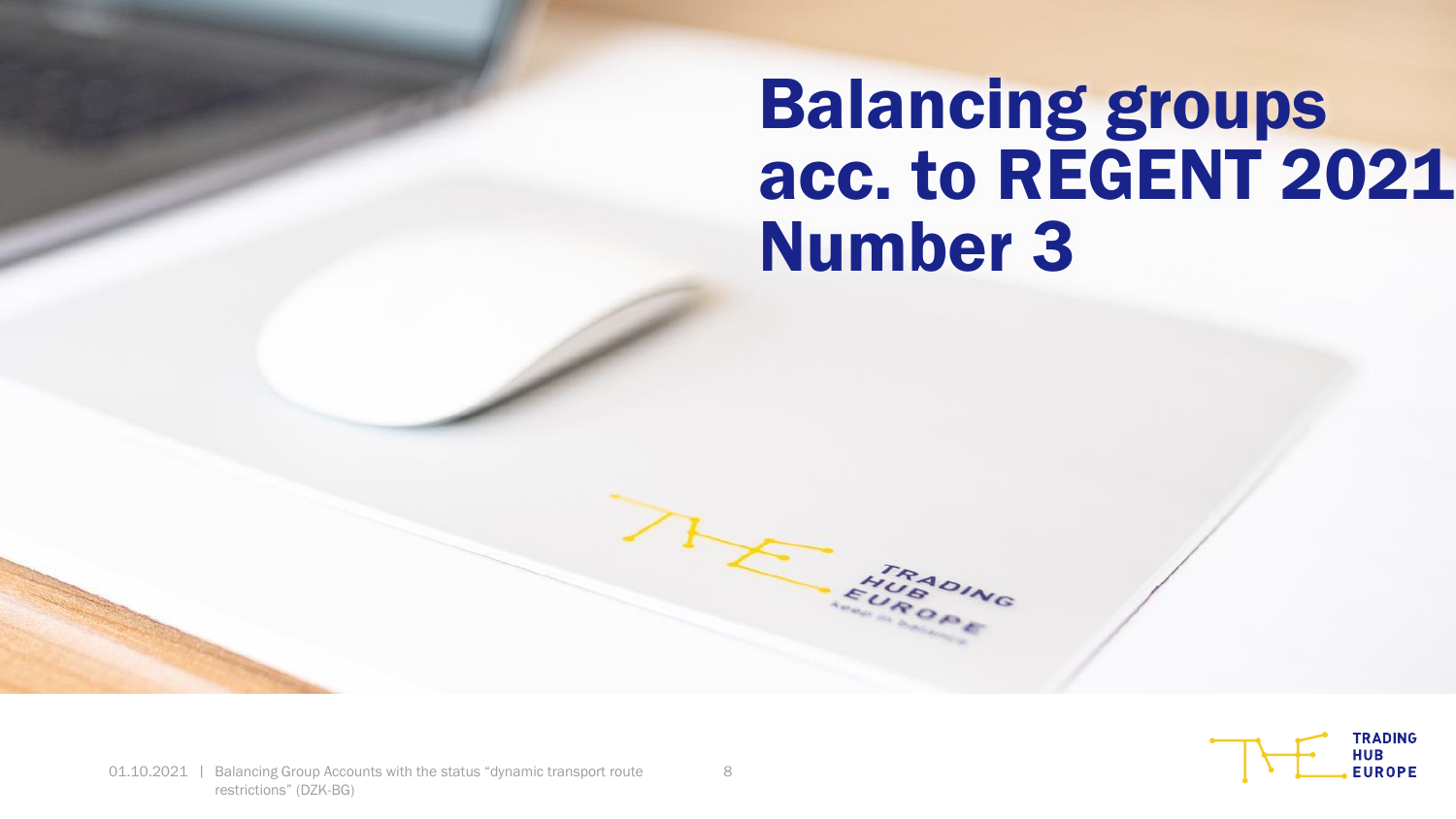### Background: REGENT 2021 Number 3

- In order to avoid the construction of a pipeline with direct access, a reduced tarriff for certain entry or exits points can be applied by the relevant TSO bayernets ("benchmarking product"):
	- If the entry point Überackern 2 or the underground strorage facility Haidach are used to supply the end user Wacker Chemie
	- If gas is put into the undergrodund storage facilty Haidach using the entry point Überackern 2
	- If gas is withdrawn from the underground storage facility Haidach using the exit point Überackern 2
- If the reduced tarrif is applied a firm or interruptible access to the VTP must be ruled out -> This will be guaranteed by choosing the balancing group type "DZK- acc. to section 3 ff. REGENT 2021"
- The reduced tarrif will not be applied if the relevant entry points shall be balanced in other types of balancing groups

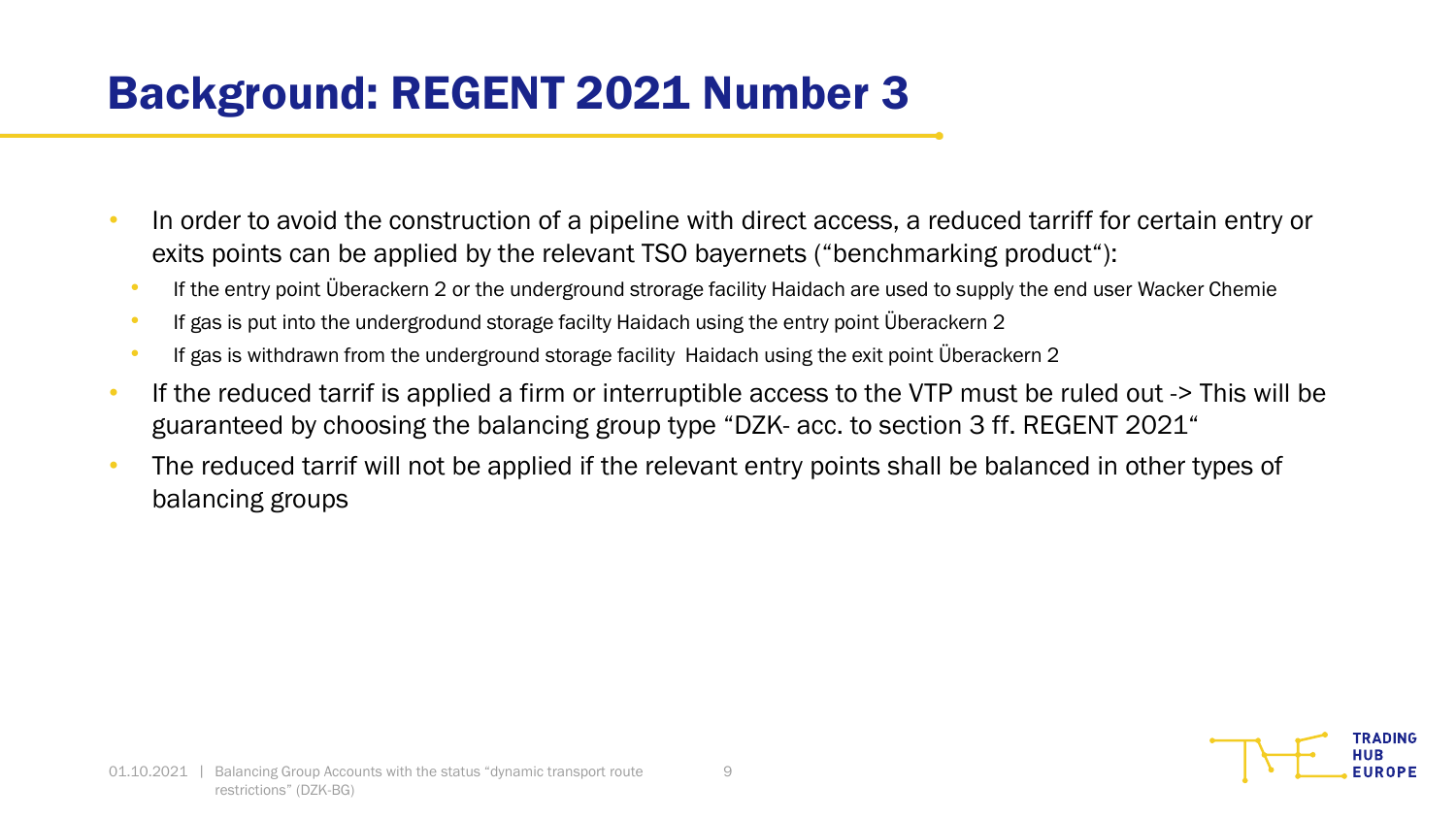Conclusion of DZK balancing groups in the Customer Portal



EUROPNS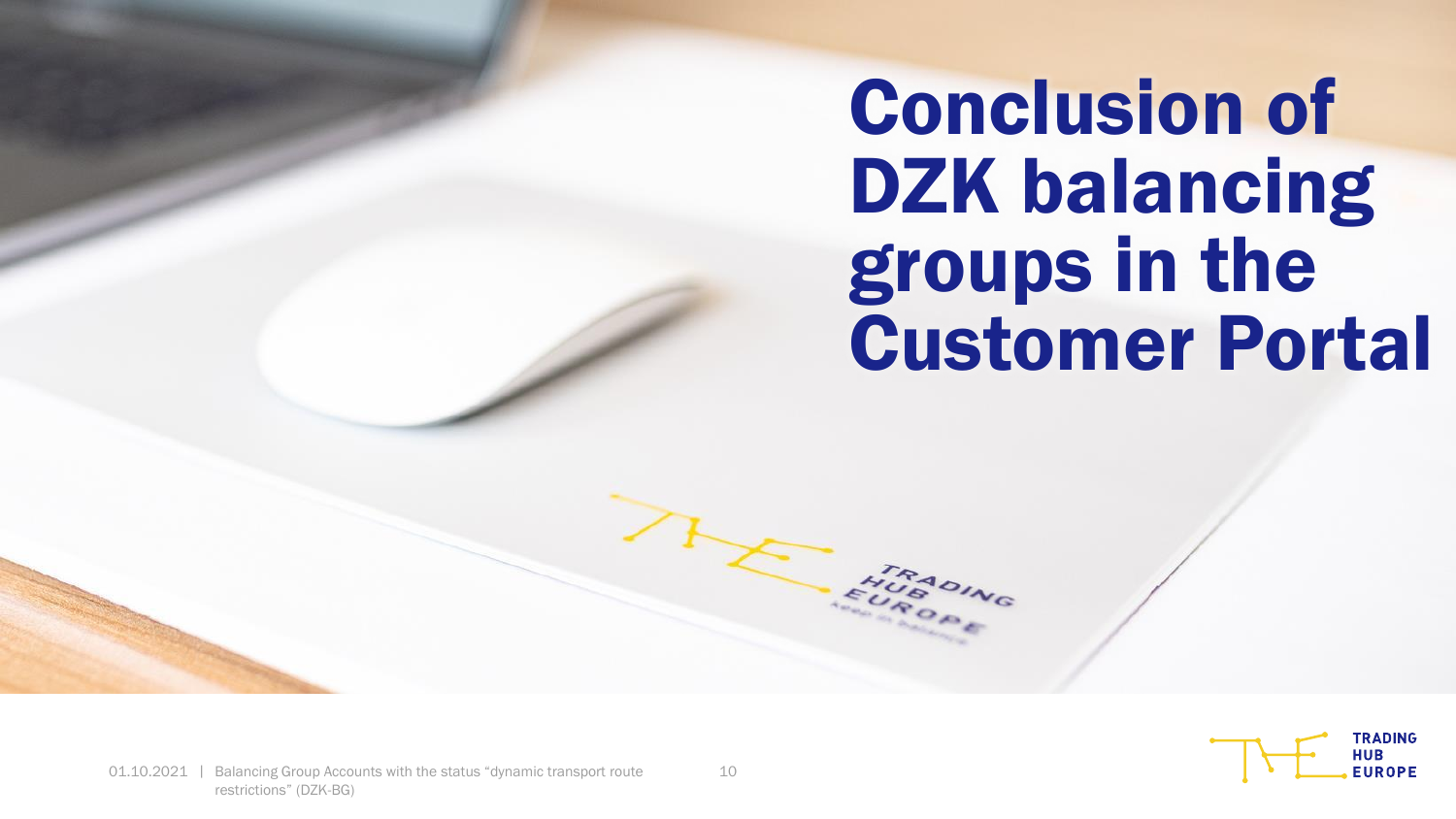#### Conclusion of DZK BGs

DZK balancing groups may be concluded by balancing group managers in the Customer Portal of THE: <https://kundenportal.tradinghub.eu/>

| <b>1</b> Balancing group contract                          |                              |                      |                                       |
|------------------------------------------------------------|------------------------------|----------------------|---------------------------------------|
| <b>Details</b>                                             |                              |                      |                                       |
| Company name:                                              | <b>ENDED Hutchband Dates</b> |                      |                                       |
| Contract type:                                             | ⊙ Balancing group            | ○ Balancing subgroup |                                       |
| Gas quality:                                               | $O$ H gas                    | $O$ L gas            |                                       |
| Biogas:                                                    | $O$ Yes                      | $O$ No               |                                       |
| Capacity type:                                             | $O$ FZK $\odot$              | $O$ DZK $O$          |                                       |
| DZK type:                                                  | O Nomination <sup>®</sup>    | ORLM <sup>®</sup>    | O acc. to section 3 ff. REGENT 2021 2 |
| Undiscounted capacity tariff:                              | $\Box$ Yes $\odot$           |                      |                                       |
| VTP access:                                                | ○ Yes                        | @N0                  |                                       |
| Valid from:                                                | ■ ②                          |                      |                                       |
| □ I accept the Balancing Group Contract Terms & Conditions |                              |                      |                                       |
|                                                            |                              |                      |                                       |
|                                                            |                              |                      |                                       |
|                                                            |                              |                      |                                       |
|                                                            |                              |                      |                                       |
|                                                            |                              |                      |                                       |
|                                                            |                              |                      |                                       |
|                                                            |                              |                      |                                       |

11

**TRADING HUB EUROPE**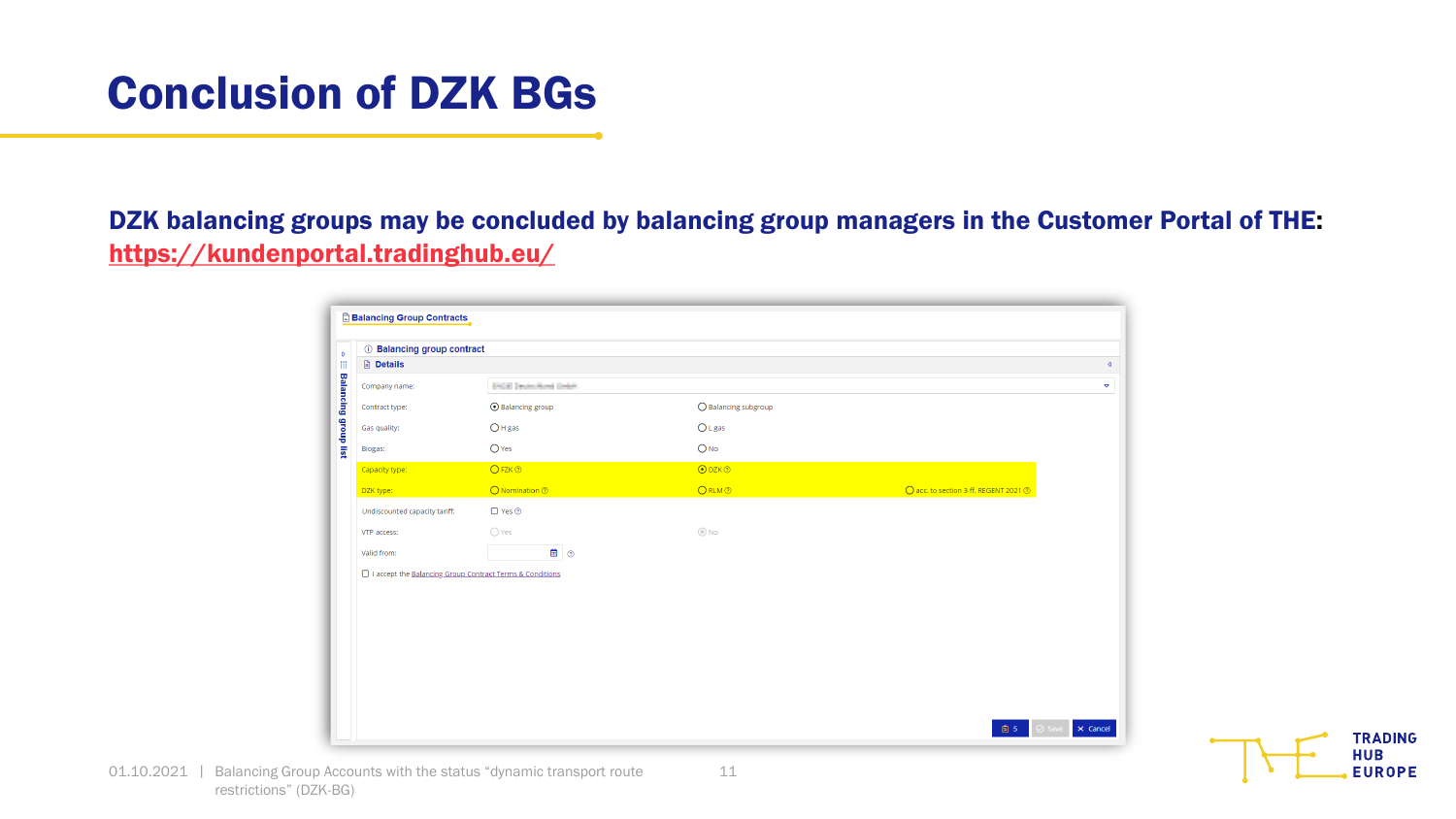

Following the conclusion of DZK BGs and before the contract starting date, the balancing group manager is required to link the DZK BG to at least one FZK BG

The linkage of BGs can also be effected via the Customer Portal of THE



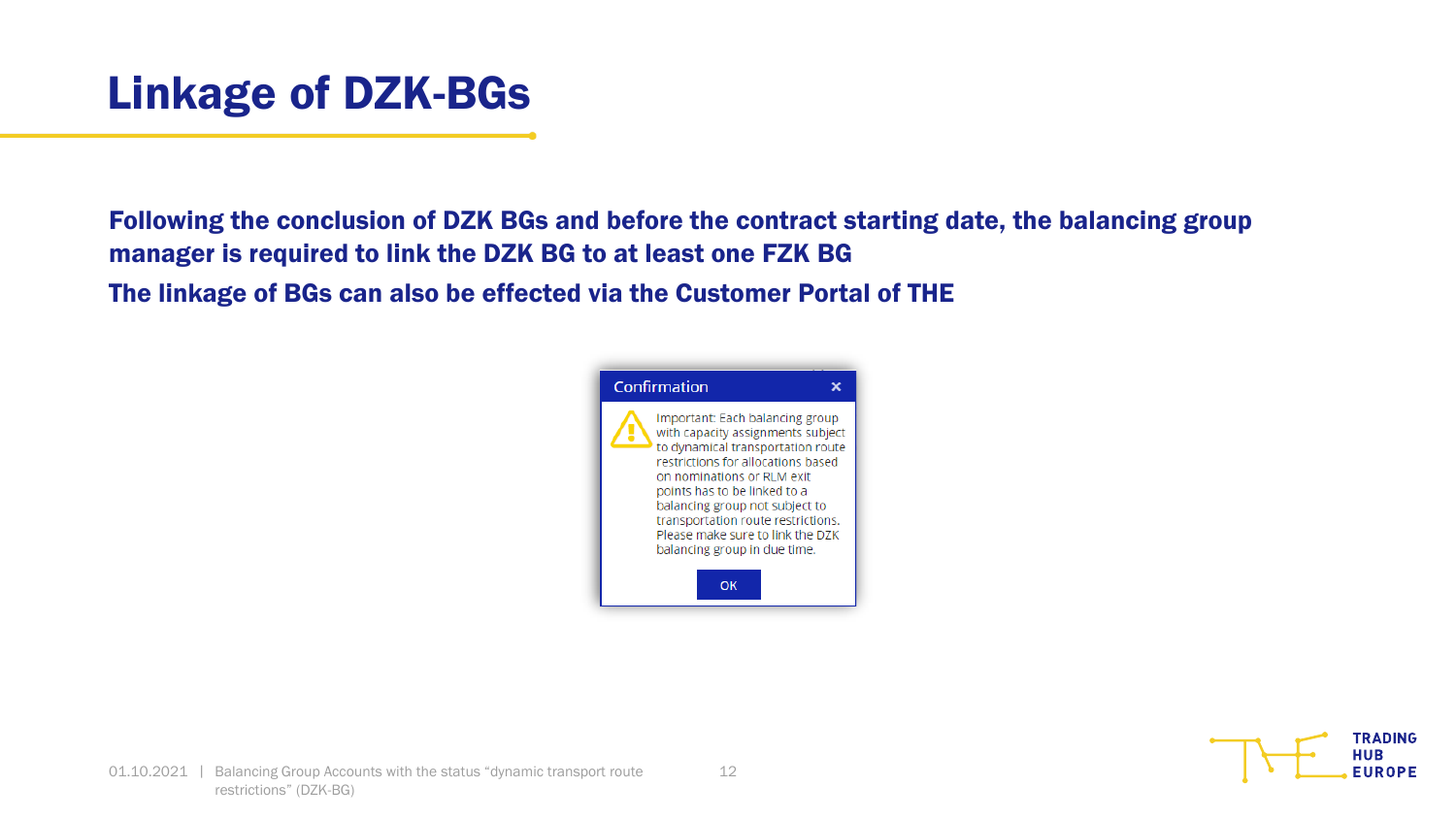#### Content and format of instruction to allocate

- Instruction to allocate of TSO to BGM of DZK BG and of the linked FZK BG is transmitted by THE to the address defined in THE's Customer Portal as "contact person 24/7 VTP"
- The instruction to allocate is transmitted in the form of a clear text email
- Containing information:
	- FZK balancing group code  $*$ )
	- DZK balancing group code
	- TSO name  $**$ )
	- TSO DVGW-No. \*\*)
	- Start of temporary termination of BG link
	- End of temporary termination of BG link



\*) Only in email to FZK BG \*\*) Only in email to DZK BG

| Dear Sir or Madam, |                                                                                                                                                           |
|--------------------|-----------------------------------------------------------------------------------------------------------------------------------------------------------|
|                    | We would like to inform you that the link in place between your "FAC" balancing group (status "freely allocable", in German: "FZK") and a directly linked |
|                    | subordinate "DAC" balancing group (status "dynamically allocable", in German: "DZK") will be temporarily suspended in accordance with the Balancing       |
|                    | Group Contract Terms and Conditions. For the balancing group code affected and further details of the suspension, please see below.                       |
|                    | Balancing group and suspension details:                                                                                                                   |
|                    | "DZK" balancing group code: THEOBFHXXX                                                                                                                    |
|                    | TSO name: Test TSO GmbH                                                                                                                                   |
|                    | TSO DVGW code: 987xxx                                                                                                                                     |
|                    | Start of temporary cancelation: 01.10.2021 09:00                                                                                                          |
|                    | End of temporary cancelation: 02.10.2021 06:00                                                                                                            |
|                    | This is an automated message, please do not reply.                                                                                                        |
|                    | For further questions please do not hesitate to contact our Customer & Contract Management Team.                                                          |
|                    | Your Customer & Contract Management Team                                                                                                                  |
|                    | Trading Hub Europe GmbH                                                                                                                                   |
|                    | Anna-Louisa-Karsch-Str. 2                                                                                                                                 |
| 10178 Berlin       |                                                                                                                                                           |
| Germany            |                                                                                                                                                           |
|                    | Phone: +49 30 364 289-400                                                                                                                                 |
|                    | Fax: +49 30 364 289-420                                                                                                                                   |
|                    | service@tradinghub.eu                                                                                                                                     |
| www.tradinghub.eu  |                                                                                                                                                           |

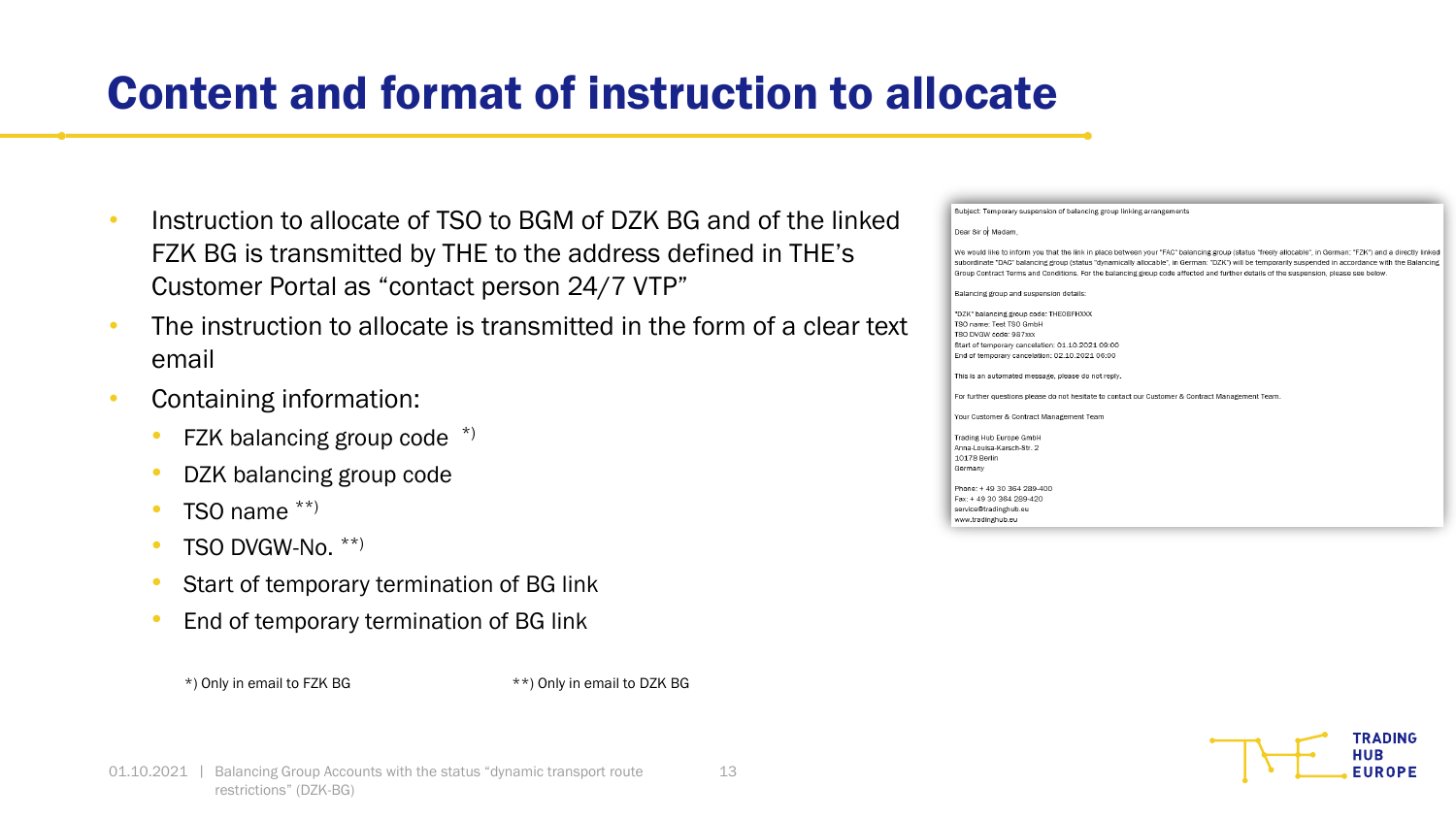#### Conclusion of BG acc. to REGENT 2021 Number 3

No linking arrangement of a balancing group according to REGENT 2021 Number 3 is allowed and cannot be managed via the customer portal



| & Linking arrangements                                                                                                                                                     |  |
|----------------------------------------------------------------------------------------------------------------------------------------------------------------------------|--|
| In order to set up a linking for whole months please make the following<br>selection:                                                                                      |  |
| Example: Linking arrangement to apply for the months November and<br>December 2020:<br>Enter "Valid from": 01-11-2020<br>Enter "Valid until": 01-01-2021 (not 31-12-2020!) |  |
| Balancing groups with capacity type DZK acc. to section 3 ff. REGENT 2021                                                                                                  |  |



cannot be linked!